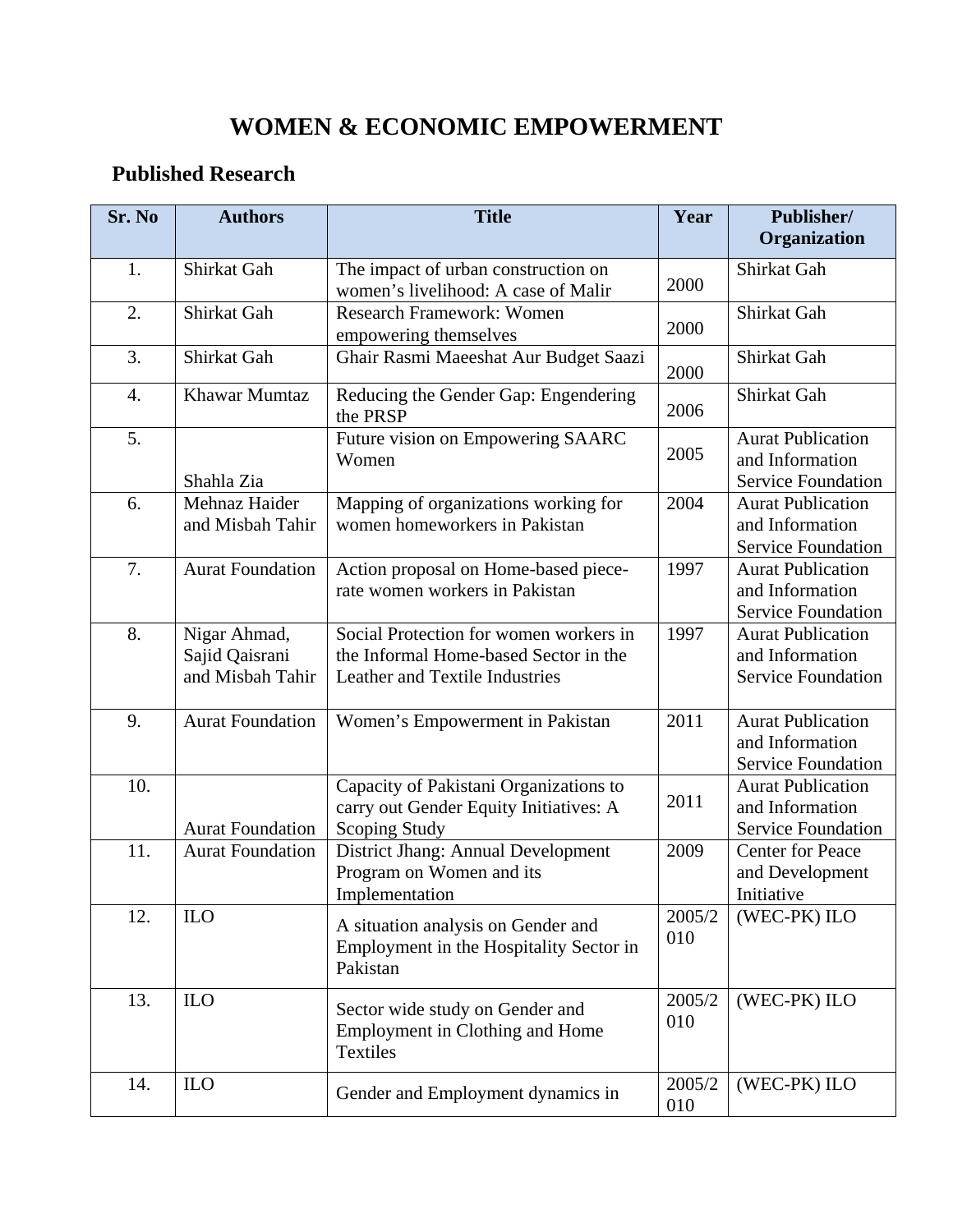| Sr. No | <b>Authors</b> | <b>Title</b>                                                                                                                                                     | Year          | Publisher/   |
|--------|----------------|------------------------------------------------------------------------------------------------------------------------------------------------------------------|---------------|--------------|
|        |                |                                                                                                                                                                  |               | Organization |
|        |                | <b>Coastal and Riverine Communities</b>                                                                                                                          |               |              |
| 15.    | <b>ILO</b>     | Reaping the dividends of Gender<br>Equality: An account of select best<br>practices at the Pakistani Workplace                                                   | 2005/2<br>010 | (WEC-PK) ILO |
| 16.    | ILO            | Training<br>Module<br>for<br><b>Business</b><br>Development Services and Register for<br><b>Accounts keeping</b>                                                 | 2005/2<br>010 | (WEC-PK) ILO |
| 17.    | <b>ILO</b>     | Handbook of Business<br>Development<br>Services<br>and<br>register<br>for<br>accounts<br>keeping                                                                 | 2005/2<br>010 | (WEC-PK) ILO |
| 18.    | ILO            | State of Women Employees in Industries/<br>Private Sector Organizations of Pakistan.                                                                             | 2005/2<br>010 | (WEC-PK) ILO |
| 19.    | ILO            | Training Needs Assessment of Women<br>Trade Union Leaders/Office Bearers for<br><b>Advanced Leadership Programme</b>                                             | 2005/2<br>010 | (WEC-PK) ILO |
| 20.    | ILO            | Gender Equality Policy and Process<br>Guidelines: Promoting Gender Equality<br>in the Private Sector Employment;                                                 | 2005/2<br>010 | (WEC-PK) ILO |
| 21.    | <b>ILO</b>     | Need Assessment Report: Creche (Day<br>Care Centers) for the Children of<br><b>Working Women</b>                                                                 | 2005/2<br>010 | (WEC-PK) ILO |
| 22.    | ILO            | Taking Lead: Development of Pakistani<br>Women Leaders (Series of training for<br>women in middle management on how<br>to break the Glass Ceiling at work place) | 2005/2<br>010 | (WEC-PK) ILO |
| 23.    | <b>ILO</b>     | Tracer Study on Benazir Bhutto Shaheed<br>Development<br>Youth<br>Programme<br>Graduates (phase -1, 2008-09)                                                     | 2009          | (WEC-PK) ILO |
| 24.    | ILO            | Regional Consultation on National Policy<br>for Women Homebased Workers 14-15<br>October 2008, Islamabad.                                                        | 2005/2<br>010 | (WEC-PK) ILO |
| 25.    | ILO            | Report of Hands-on Capacity Building<br>Workshop for Gender Audit Facilitators                                                                                   | 2005/2<br>010 | (WEC-PK) ILO |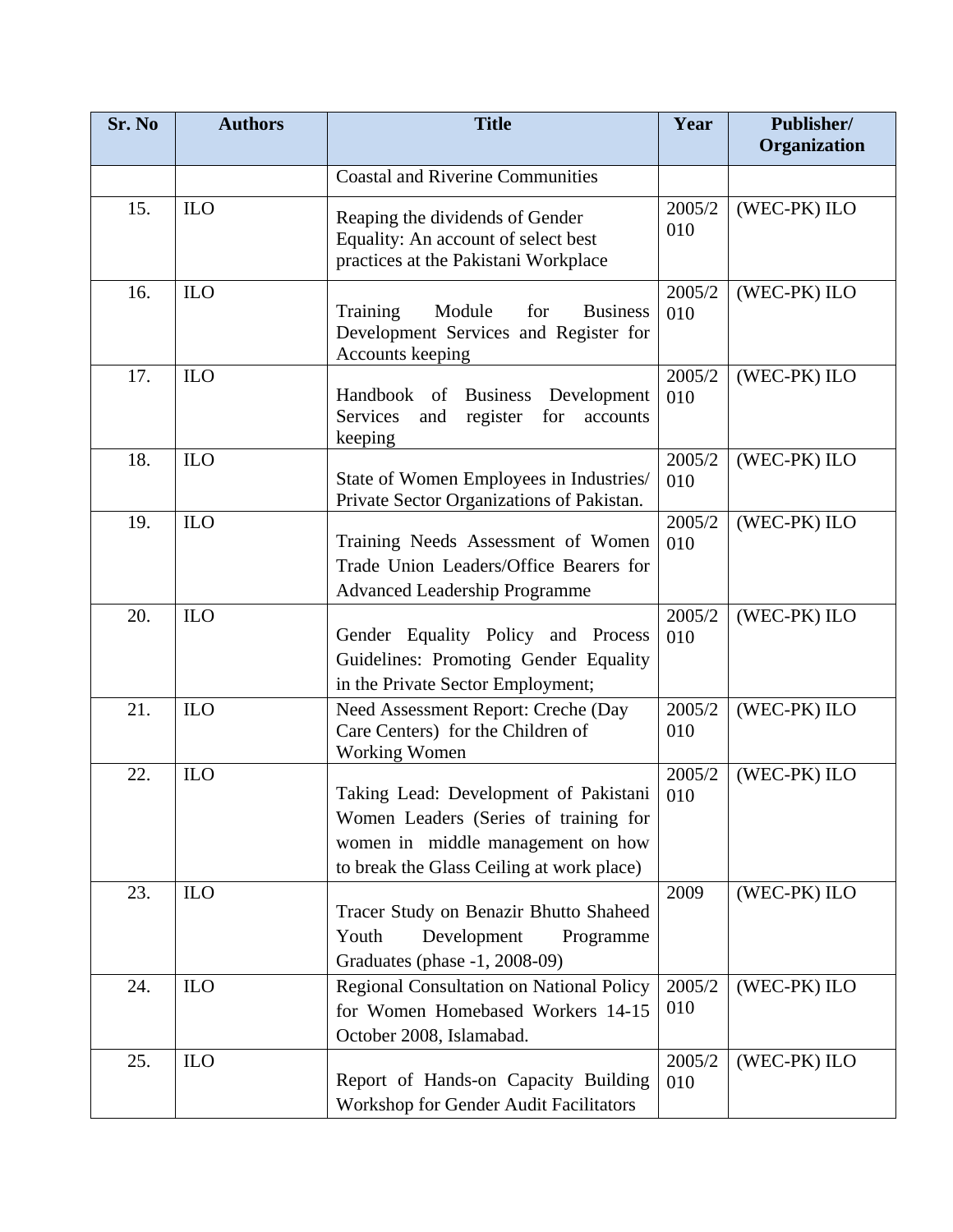| Sr. No | <b>Authors</b>          | <b>Title</b>                                                                                                                                          | Year          | Publisher/<br>Organization                                               |
|--------|-------------------------|-------------------------------------------------------------------------------------------------------------------------------------------------------|---------------|--------------------------------------------------------------------------|
| 26.    | <b>ILO</b>              | Capacity<br><b>Building</b><br>of<br>Key<br><b>State</b><br>Functionaries on International Labour<br>Standards: Policies, Programmes and<br>Practices | 2005/2<br>010 | (WEC-PK) ILO                                                             |
| 27.    | <b>ILO</b>              | Gender Issues at Workplace and related<br><b>International Labour Standards</b>                                                                       | 2005/2<br>010 | (WEC-PK) ILO                                                             |
| 28.    | ILO                     | Gender Sensitization of Women and Men<br><b>Trade Union Workers</b>                                                                                   | 2005/2<br>010 | (WEC-PK) ILO                                                             |
| 29.    | <b>ILO</b>              | <b>Brochure</b><br>advanced<br>Leadership<br>on<br>Programme for Women Trade Union<br>Leaders/Office Bearers in Pakistan                              | 2005/2<br>010 | (WEC-PK) ILO                                                             |
| 30.    | <b>ILO</b>              | Gender Audit of Workers Welfare Fund:<br>Development Portfolio                                                                                        | 2005/2<br>010 | (WEC-PK) ILO                                                             |
| 31.    | <b>ILO</b>              | Gender Equality Policy and Guidelines<br>for Pakistan Workers Federation                                                                              | 2005/2<br>010 | (WEC-PK) ILO                                                             |
| 32.    | $_{\text{ILO}}$         | Project<br>Resource<br>Directory<br>of<br><b>Implementing Partners</b>                                                                                | 2005/2<br>010 | (WEC-PK) ILO                                                             |
| 33.    | <b>Aurat Foundation</b> | National workshop to determine the<br>scope of an information service for<br>women                                                                    | 1988          | <b>Aurat Publication</b><br>and Information<br><b>Service Foundation</b> |
| 34.    | <b>Aurat Foundation</b> | Women's empowerment in Pakistan: A<br>scooping study.                                                                                                 | 2011          | <b>Aurat Publication</b><br>and Information<br><b>Service Foundation</b> |
| 35.    | <b>SPDC</b>             | Dynamism in the Gender Wage Gap:<br><b>Evidence from Pakistan</b>                                                                                     | 2007          | Social Policy &<br>Development<br>Centre                                 |
| 36.    | <b>SPDC</b>             | Gender Inequality in Developing<br>Countries: A Case Study of Pakistan                                                                                | 2007          | Social Policy &<br>Development<br>Centre                                 |
| 37.    | <b>SPDC</b>             | Dynamism in the Gender Wage Gap:<br><b>Evidence from Pakistan</b>                                                                                     | 2007          | Social Policy &<br>Development<br>Centre                                 |
| 38.    | <b>SPDC</b>             | Trade Liberalization and Gender<br>Dynamics of Employment in Pakistan                                                                                 | 2010          | Social Policy &<br>Development<br>Centre                                 |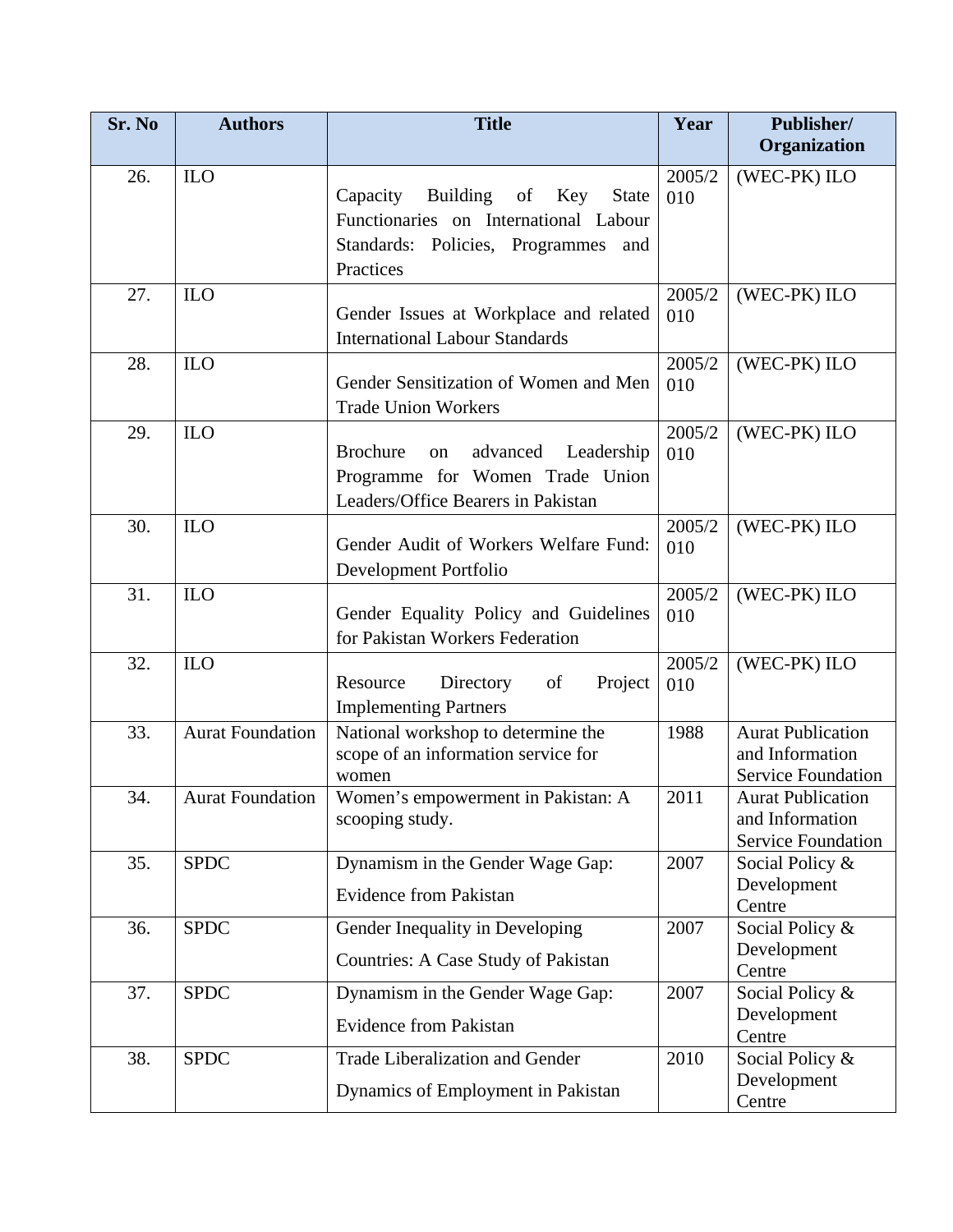| Sr. No | <b>Authors</b> | <b>Title</b>                                                                                                        | Year | <b>Publisher/</b><br>Organization             |
|--------|----------------|---------------------------------------------------------------------------------------------------------------------|------|-----------------------------------------------|
| 39.    | <b>SPDC</b>    | Trade Liberalisation and Women<br>Participation in Labour Force                                                     | 2010 | Social Policy &<br>Development<br>Centre      |
| 40.    | <b>SPDC</b>    | Gender dimensions of development<br>induced displacement and resettlement: A<br>case of lyari expressway in Karachi | 2012 | Social Policy &<br>Development<br>Centre      |
| 41.    | <b>SPDC</b>    | Tijarti Woosat Pazeeri: Women Work<br>Force per Asaraat Mehdood Kiyun?                                              | 2011 | Social Policy &<br>Development<br>Centre      |
| 42.    | <b>SPDC</b>    | <b>Trade Liberalisation and Women</b><br>Participation in Labour Force                                              | 2010 | Social Policy &<br>Development<br>Centre      |
| 43.    | <b>SPDC</b>    | The Poorest of the Poor in Pakistan:<br>Households Headed by Women                                                  | 2011 | Social Policy &<br>Development<br>Centre      |
| 44.    | <b>SPDC</b>    | Policy Brief: Women at work                                                                                         | 2011 | Social Policy &<br>Development<br>Centre      |
| 45.    | <b>SPDC</b>    | Social Development in Pakistan: Women<br>at Work                                                                    | 2009 | Social Policy &<br>Development<br>Centre      |
| 46.    | <b>SPDC</b>    | Training Manual for Rural Workers                                                                                   | 2009 | South Asia<br>Partnership<br>Pakistan         |
| 47.    | Maliha Shamim  | To make a stone a flower: Case Study                                                                                | 2010 | Strengthening<br>Paticipatory<br>Organization |
| 48.    | <b>SPO</b>     | <b>Strengthening Voices: Case Study</b>                                                                             | 2010 | Strengthening<br>Paticipatory<br>Organization |
| 49.    | Maliha Shamim  | The goal of workers' welfare and policy<br>challenges                                                               | 2010 | Strengthening<br>Paticipatory<br>Organization |
| 50.    | Haris Gazdar   | Gendering space: Partiarchy and socio-<br>economic stagnation in Pakistan                                           | 2010 | Strengthening<br>Paticipatory<br>Organization |
| 51.    | <b>SPDC</b>    | Social Development in Pakistan: Annual<br>review- Women at Work                                                     | 2009 | Social Policy and<br>Development<br>Center    |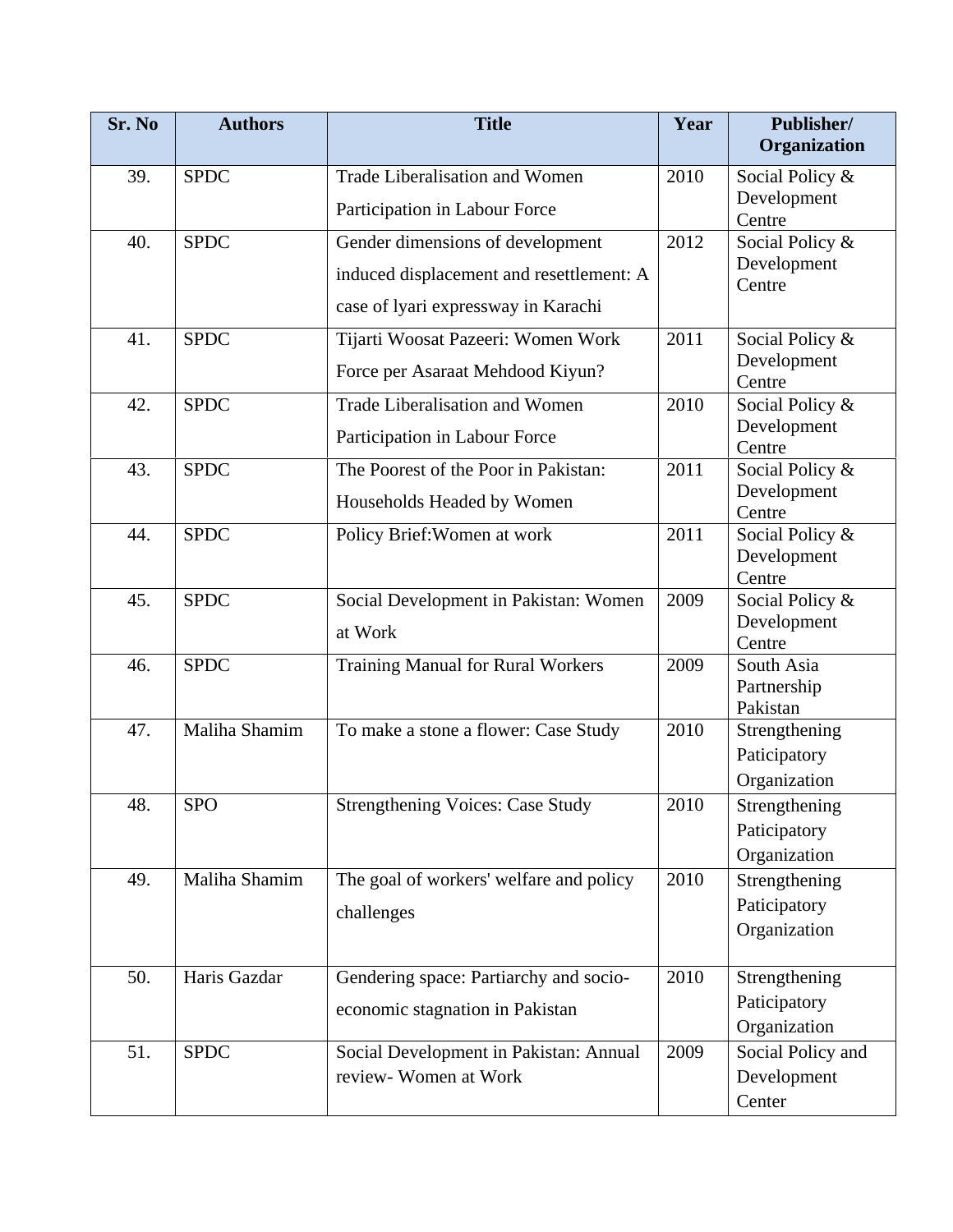| Sr. No | <b>Authors</b>      | <b>Title</b>                                                                      | Year | Publisher/                    |
|--------|---------------------|-----------------------------------------------------------------------------------|------|-------------------------------|
|        |                     |                                                                                   |      | Organization                  |
| 52.    | <b>SPDC</b>         | Social Development in Pakistan                                                    | 2002 | Social Policy and             |
|        |                     | Annual review-Growth, Inequality and                                              |      | Development                   |
|        |                     | Poverty                                                                           |      | Center                        |
| 53.    | <b>SPDC</b>         | Socio-Economic indicators by Gender: A                                            | 2005 | Social Policy and             |
|        |                     | Regional Comparison for Pakistan                                                  |      | Development                   |
|        |                     |                                                                                   |      | Center                        |
| 54.    | <b>SPDC</b>         | Does Inequality Matter for Poverty                                                | 2006 | Social Policy and             |
|        |                     | Reducation? Evidence from Pakistan's                                              |      | Development                   |
|        |                     | Poverty Trends                                                                    |      | Center                        |
| 55.    | Abdul Wadood        | Ghurbat ka khatma                                                                 | 2007 | Society for                   |
|        | Khan                |                                                                                   |      | Empowering                    |
|        |                     |                                                                                   |      | <b>Human Resources</b>        |
| 56.    | <b>CPDI</b>         | Gender Budget Analysis of District                                                | 2011 | <b>Center for Peace</b>       |
|        |                     | Sargodha $(2011-12)$                                                              |      | and Development               |
|        |                     |                                                                                   |      | Initiative                    |
| 57.    | <b>CPDI</b>         | <b>Understanding Budget Process - Budget</b><br>Planning and Procedures: A Gender | 2011 | <b>Center for Peace</b>       |
|        |                     | Analysis                                                                          |      | and Development<br>Initiative |
| 58.    | <b>CPDI</b>         | Budget, Our Problems and                                                          | 2011 | <b>Center for Peace</b>       |
|        |                     | Responsibilities: A Guidebook                                                     |      | and Development               |
|        |                     | Report                                                                            |      | Initiative                    |
| 59.    | <b>CPDI</b>         | Public Sector Development Program:                                                | 2011 | <b>Center for Peace</b>       |
|        |                     | Funding Patterns and its Consequences                                             |      | and Development               |
|        |                     |                                                                                   |      | Initiative                    |
| 60.    | Nazish Brohi        | Gender and Land Reforms in Pakistan                                               | 2010 | Sustainable                   |
|        |                     |                                                                                   |      | Development                   |
|        |                     |                                                                                   |      | Policy Institute              |
| 61.    | Mohsin Babbar       | Unemployment, poverty and declining                                               | 2004 | Sustainable                   |
|        | and Ali Abbas       | socio-economic status associated with                                             |      | Development                   |
|        | Qazilbash           | increased suicides among Pakistani                                                |      | Policy Institute              |
|        |                     | youth: A case study of 366 attempted                                              |      |                               |
|        |                     | suicides in Sindh                                                                 |      |                               |
| 62.    | <b>Amtul Hafeez</b> | Factors determining the labor force                                               | 2002 | Sustainable                   |
|        | and Eatzaz          | participation decision of educated                                                |      | Development                   |
|        | Ahmed               | married women in a District of Punjab                                             |      | Policy Institute              |
|        |                     |                                                                                   |      |                               |
| 63.    | Damian Killeen      | Poverty and Environment                                                           | 2002 | Sustainable                   |
|        | and Shaheen Rafi    |                                                                                   |      | Development                   |
|        | Khan                |                                                                                   |      | Policy Institute              |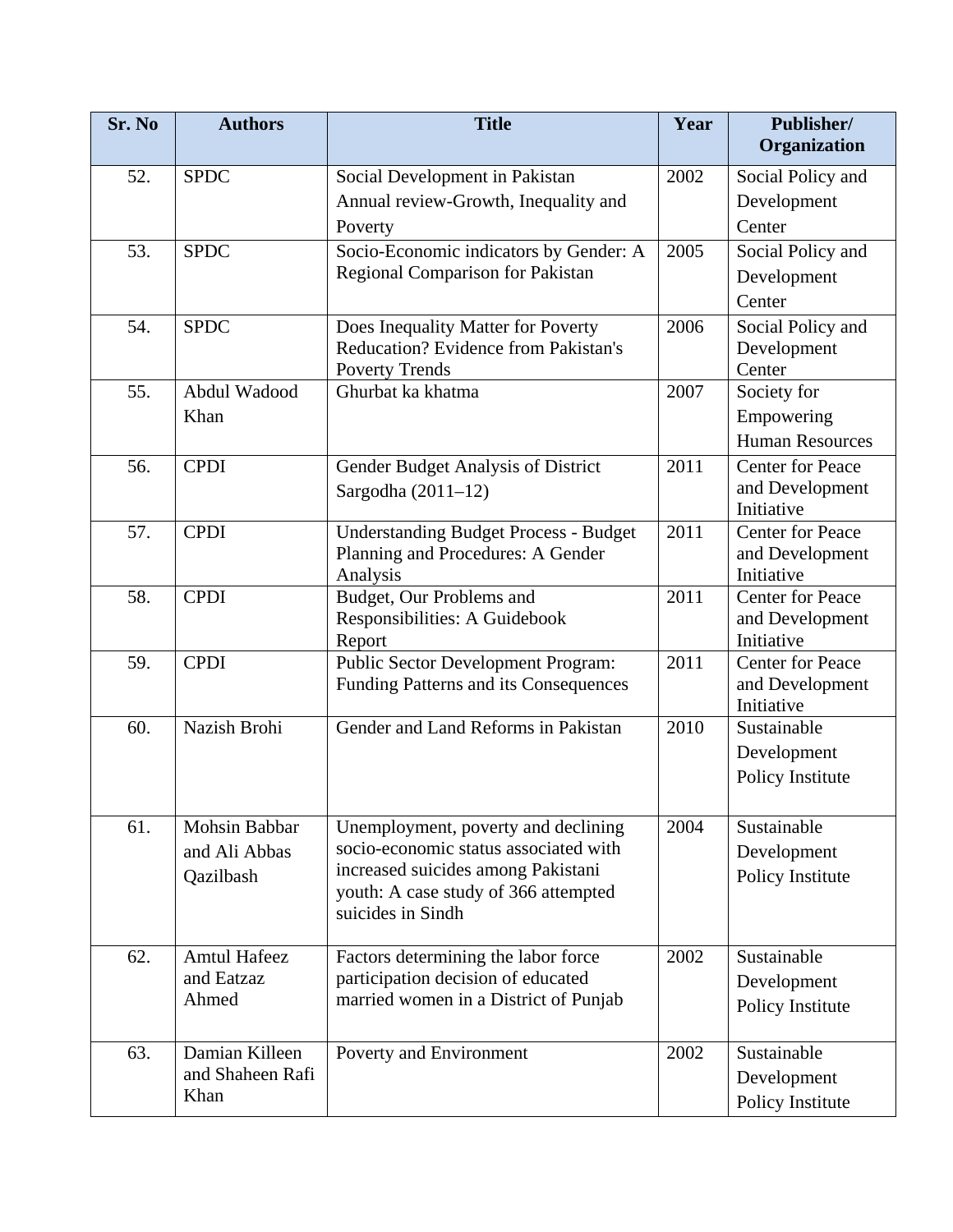| Sr. No | <b>Authors</b>                                                  | <b>Title</b>                                                                                                                           | Year | Publisher/<br>Organization                          |
|--------|-----------------------------------------------------------------|----------------------------------------------------------------------------------------------------------------------------------------|------|-----------------------------------------------------|
|        |                                                                 |                                                                                                                                        |      |                                                     |
| 64.    | Shaheen Rafi<br>Khan                                            | Adaptation to climate change in the<br>context of sustainable development and<br>equity: The case of Pakistan                          | 2002 | Sustainable<br>Development<br>Policy Institute      |
| 65.    | Mozaffar<br>Qizilbash                                           | Poverty: Concept and Measurement                                                                                                       | 1998 | Sustainable<br>Development<br>Policy Institute      |
| 66.    | Dr Saba Gul<br>Khattak, SDPI<br>Dr Asad Sayeed,<br><b>PILER</b> | Subcontracted women workers in the<br>World Economy: The Case of Pakistan                                                              | 2003 | Sustainable<br>Development<br>Policy Institute      |
| 67.    | World Bank                                                      | <b>Pakistan Country Gender Assessment:</b><br>Bridging the Gender Gap:                                                                 | 2005 | The World Bank                                      |
| 68.    | World Bank                                                      | Migration, school attainment, and child<br>labor: Evidence from rural Pakistan                                                         | 2006 | World Bank                                          |
| 69.    | Rubina Saigol                                                   | The informal sector-Social protection and<br>the budget 2010-11: A gender based<br>perspective                                         | 2011 | Home Net Pakistan                                   |
| 70.    | <b>HDC</b>                                                      | Poverty has a woman's face                                                                                                             | 2003 | The Mahbub ul Haq<br>Human<br>Development<br>Centre |
| 71.    | <b>ADB</b>                                                      | <b>Enhancing Gender and Development</b><br>Capacity in Developing Member<br>Countries by Poverty Reduction and<br>Social Development   | 2003 | <b>Asian Development</b><br><b>Bank</b>             |
| 72.    | Hunt, J., Lateef,<br>S., and Thomas,<br>H.T.                    | Gender Action Plans and Gender<br><b>Equality Results: Rapid Gender</b><br>Assessments of ADB Projects Synthesis<br>Report             | 2007 | <b>Asian Development</b><br><b>Bank</b>             |
| 73.    | Rizwana Siddiqui                                                | Modeling Gender Dimensions of the<br>Impact of Economic Reforms on Time<br>Allocation among Market Work,<br>Household Work and Leisure | 2004 | Pakistan Institute of<br>Development<br>Economics   |
| 74.    | Hina Nazli,<br>and Shahnaz<br>Hamid                             | Concerns of Food Security: Role of<br>Gender and Intra-household dynamics in<br>Pakistan                                               | 1999 | Pakistan Institute of<br>Development<br>Economics   |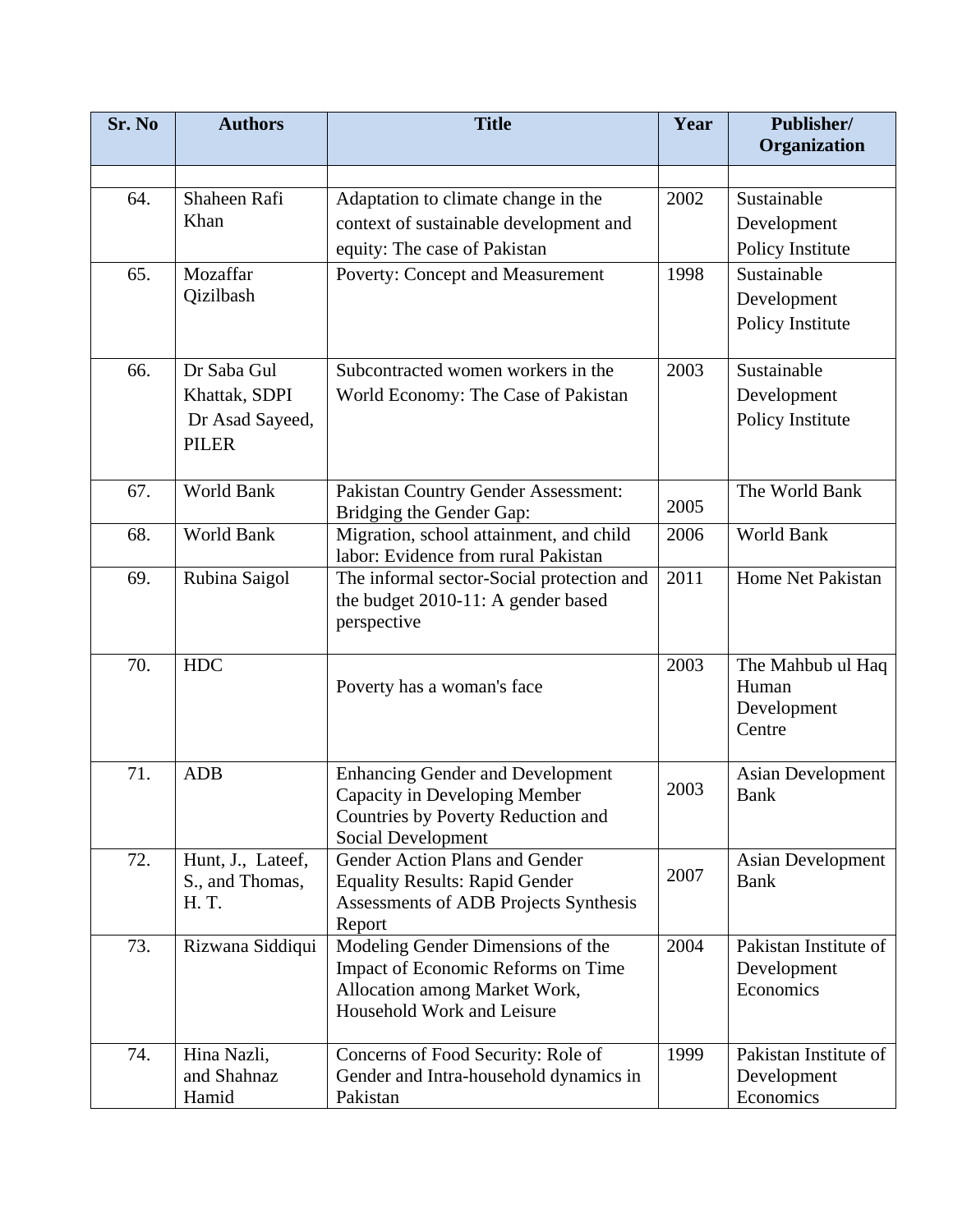| Sr. No | <b>Authors</b> | <b>Title</b> | Year | Publisher/<br><b>Organization</b> |
|--------|----------------|--------------|------|-----------------------------------|
|        |                |              |      |                                   |

## **Unpublished Research**

| 75. | Nudrat Kamal                              | Time management by married working<br>women                                                                   | 2006 | Department of<br>Gender Studies,<br>University of the<br>Punjab Lahore |
|-----|-------------------------------------------|---------------------------------------------------------------------------------------------------------------|------|------------------------------------------------------------------------|
| 76. | Muhammad Raza<br>Muhammad<br>Shoaib       | A study of the growth and survival of<br>women entrepreneurs in Pakistan                                      | 2003 | Department of<br>Gender Studies,<br>University of the<br>Punjab Lahore |
| 77. | Nadia Ayub<br>Maryam Tahir                | Gender in multinational business<br>environment                                                               | 2003 | Department of<br>Gender Studies.<br>University of the<br>Punjab Lahore |
| 78. | <b>Farah Batool</b><br>Amber Hassan       | Problems of women entrepreneurs<br>running small-scale business                                               | 2004 | Department of<br>Gender Studies,<br>University of the<br>Punjab Lahore |
| 79. | Amara Bano<br><b>Umar Farooq</b><br>Ahmad | Role of small and medium enterprise<br>development authority (SMEDA) in<br>women entrepreneurship development | 2004 | Department of<br>Gender Studies,<br>University of the<br>Punjab Lahore |
| 80. | Humaira Iqbal<br>Rabia Ghazanfar          | Follow up study of women seeking<br>micro-credit from First Women Bank Ltd<br>Lahore                          | 2004 | Department of<br>Gender Studies,<br>University of the<br>Punjab Lahore |
| 81. | Amna Ahmad<br>Qurat-ul-ain                | Social empowerment of women through<br>decision-making                                                        | 2004 | Department of<br>Gender Studies,<br>University of the<br>Punjab Lahore |
| 82. | Fakhama Zaman<br>Aqsa Zulfiqar            | Women in managerial positions in banks<br>and private organizations                                           | 2005 | Department of<br>Gender Studies,<br>University of the<br>Punjab Lahore |
| 83. | Sobia Amin<br>Naila Sabir                 | Impact of capacity building services on<br>marginalized business woman                                        | 2005 | Department of<br>Gender Studies,<br>University of the                  |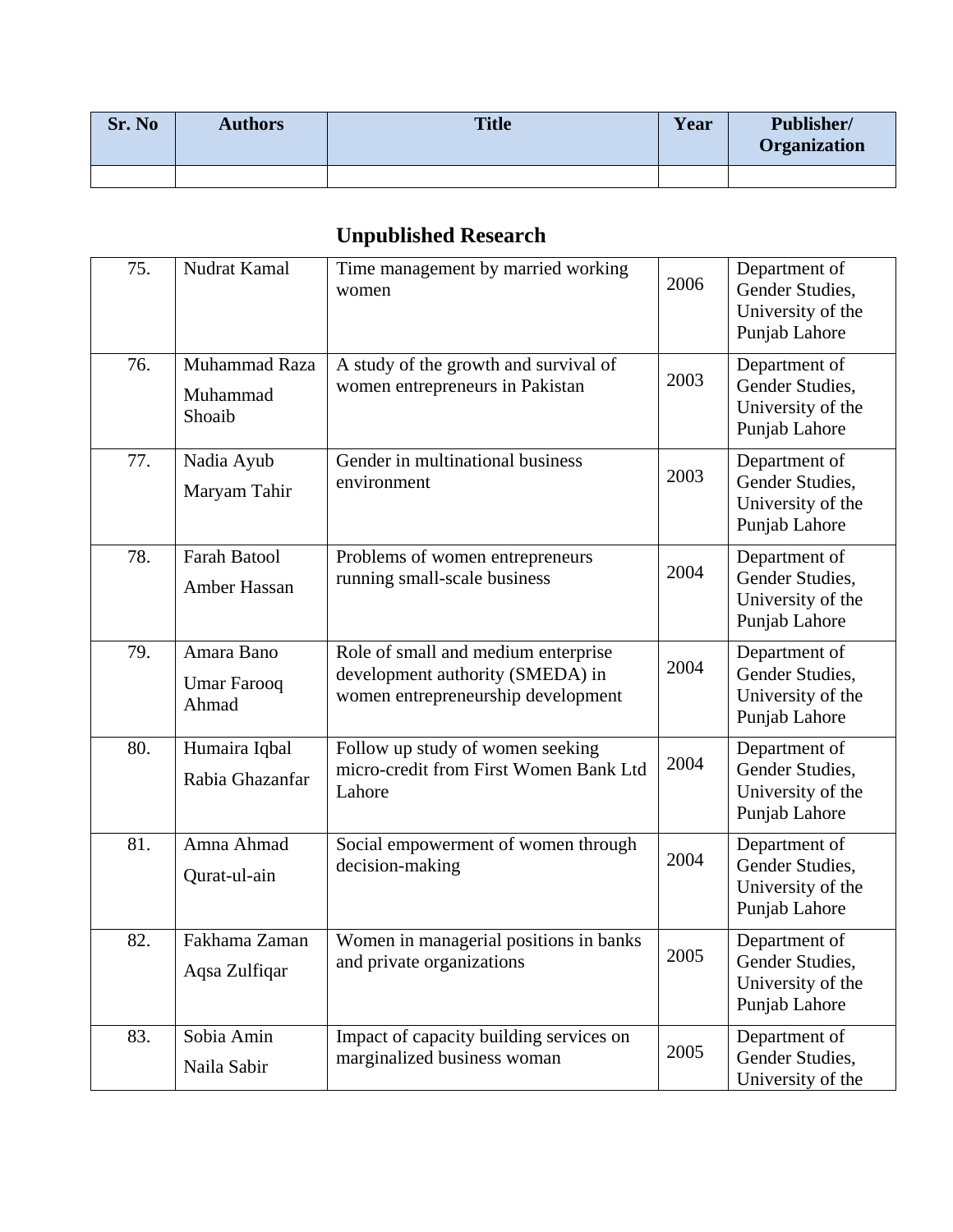| Sr. No | <b>Authors</b>                 | <b>Title</b>                                                                                | Year | Publisher/<br>Organization                                                   |
|--------|--------------------------------|---------------------------------------------------------------------------------------------|------|------------------------------------------------------------------------------|
|        |                                |                                                                                             |      | Punjab Lahore                                                                |
| 84.    | Fakhama Zaman<br>Aqsa Zulfiqar | Women in managerial positions in banks<br>and private organizations                         | 2005 | Department of<br>Gender Studies,<br>University of the<br>Punjab Lahore       |
| 85.    | Fouzia Younas<br>Fehmida Noor  | Professional up-ward mobility of men<br>and women in co-working environment                 | 2006 | Department of<br>Gender Studies,<br>University of the<br>Punjab Lahore       |
| 86.    | Lubna Qamar                    | Case studies of successful women<br>managers                                                | 2007 | Department of<br>Gender Studies,<br>University of the<br>Punjab Lahore       |
| 87.    | Sana Badar                     | Empowerment of women through micro<br>credit scheme: A case study of Sharifpura             | 2007 | Department of<br>Gender Studies,<br>University of the<br>Punjab Lahore       |
| 88.    | Hamza Aziz<br>Noori            | Impact of community learning center on<br>the empowerment of the women                      | 2008 | Department of<br>Gender Studies,<br>University of the<br>Punjab Lahore       |
| 89.    | Sameen Alam                    | Problems faced by male and female<br>workers employed in Fast Food Chains                   | 2008 | Department of<br>Gender Studies,<br>University of the<br>Punjab Lahore       |
| 90.    | Mehreen Mustafa                | Comparative study of Gender Roles in<br>banking industry                                    | 2008 | Department of<br><b>Gender Studies</b><br>University of the<br>Punjab Lahore |
| 91.    | Samreen Anwar<br>Nasir Kazami  | Gender sensitive benefit incidence<br>analysis water supply and sanitation<br>sector        | 2009 | Department of<br>Gender Studies,<br>University of the<br>Punjab Lahore       |
| 92.    | Humaira Tehseen                | Study on effectiveness of Women<br>Business Incubation Center: A project of<br><b>SMEDA</b> | 2009 | Department of<br>Gender Studies,<br>University of the<br>Punjab Lahore       |
| 93.    | Mehnaz Kousar                  | Perception of males (working for<br>women's economic empowerment                            | 2009 | Department of<br>Gender Studies,                                             |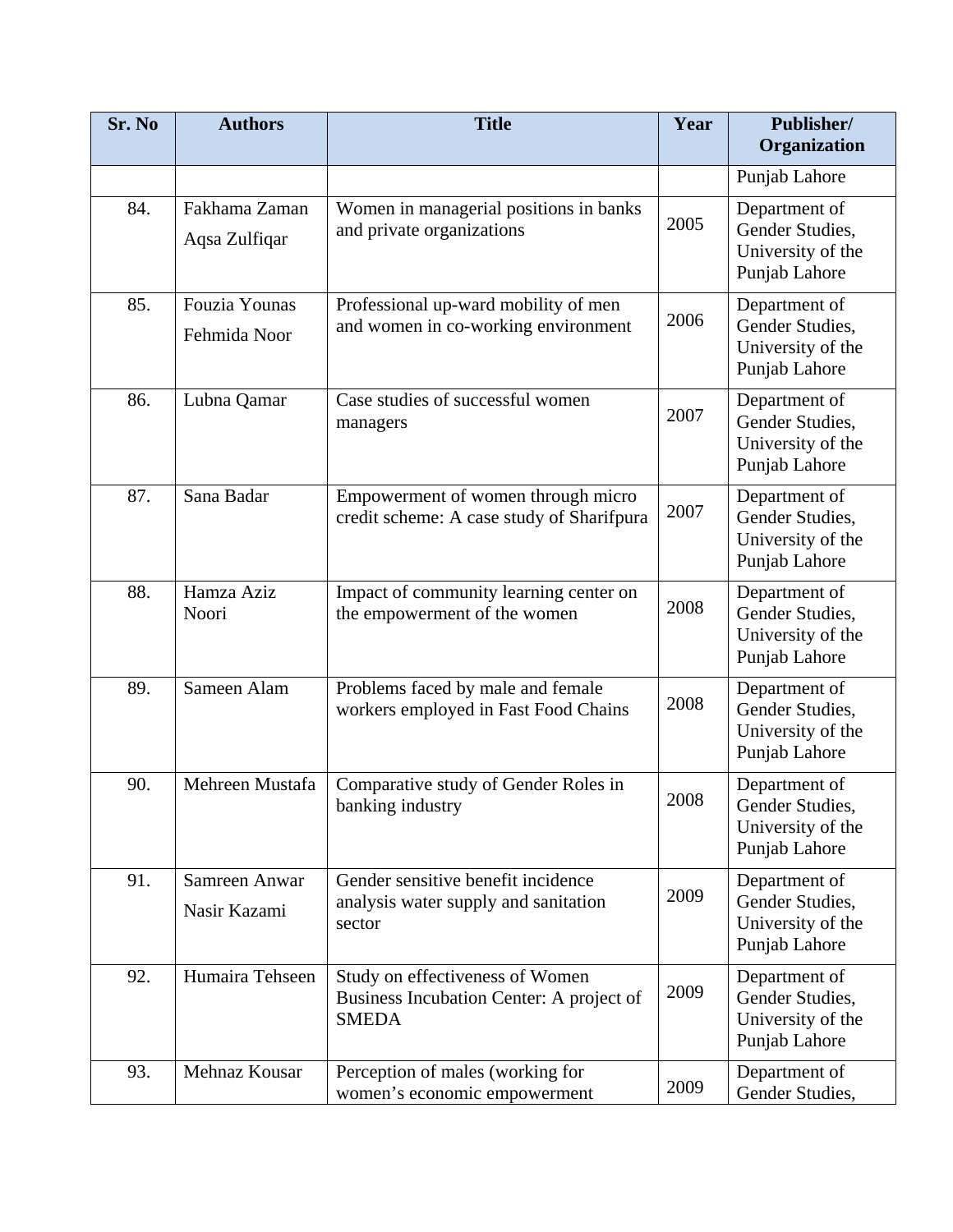| Sr. No | <b>Authors</b>           | <b>Title</b>                                                                                                                                            | Year | Publisher/<br>Organization                                             |
|--------|--------------------------|---------------------------------------------------------------------------------------------------------------------------------------------------------|------|------------------------------------------------------------------------|
|        |                          | projects) regarding women's<br>empowerment                                                                                                              |      | University of the<br>Punjab Lahore                                     |
| 94.    | Amina Nazeer             | Barriers preventing women from<br>advancing towards executive posts: Case<br>of banks                                                                   | 2010 | Department of<br>Gender Studies,<br>University of the<br>Punjab Lahore |
| 95.    | Imran Mushtaq            | Assessment and evaluation of Benzeer<br>income Support Program (BISP)                                                                                   | 2010 | Department of<br>Sociology,<br>University of the<br>Punjab Lahore      |
| 96.    | Asma Bibi<br>Mehreen Ali | Women's contribution in ecnomic<br>activities in slum areas                                                                                             | 2010 | Department of<br>Gender Studies,<br>University of the<br>Punjab Lahore |
| 97.    | Iram Gull<br>Faiza Khan  | Gender role in livestock care and<br>management and its effect on rural<br>economic life of male and female spouses<br>in household of district Gujarat | 2011 | Department of<br>Gender Studies,<br>University of the<br>Punjab Lahore |
| 98.    | Zarian Khan              | The attitudes of the Punjab University<br>post graduate women students towards<br>employment after marriage                                             | 1962 | Department of<br>Sociology,<br>University of the<br>Punjab Lahore      |
| 99.    | Dureshawar<br>Mazari     | Changing role of women in Pakistan,<br>with special reference to skilled women<br>workers ina few selected industries                                   | 1963 | Department of<br>Sociology,<br>University of the<br>Punjab Lahore      |
| 100.   | Razia Sultana            | Role and status of financial independence<br>women in the family                                                                                        | 1965 | Department of<br>Sociology,<br>University of the<br>Punjab Lahore      |
| 101.   | <b>Yasmin Shams</b>      | Aspirations and role in compatibility and<br>fertility of the employed women                                                                            | 1973 | Department of<br>Sociology,<br>University of the<br>Punjab Lahore      |
| 102.   | Shahida Lodhi            | A study of attitude of female factory<br>workers towards new labour reforms                                                                             | 1974 | Department of<br>Sociology,<br>University of the<br>Punjab Lahore      |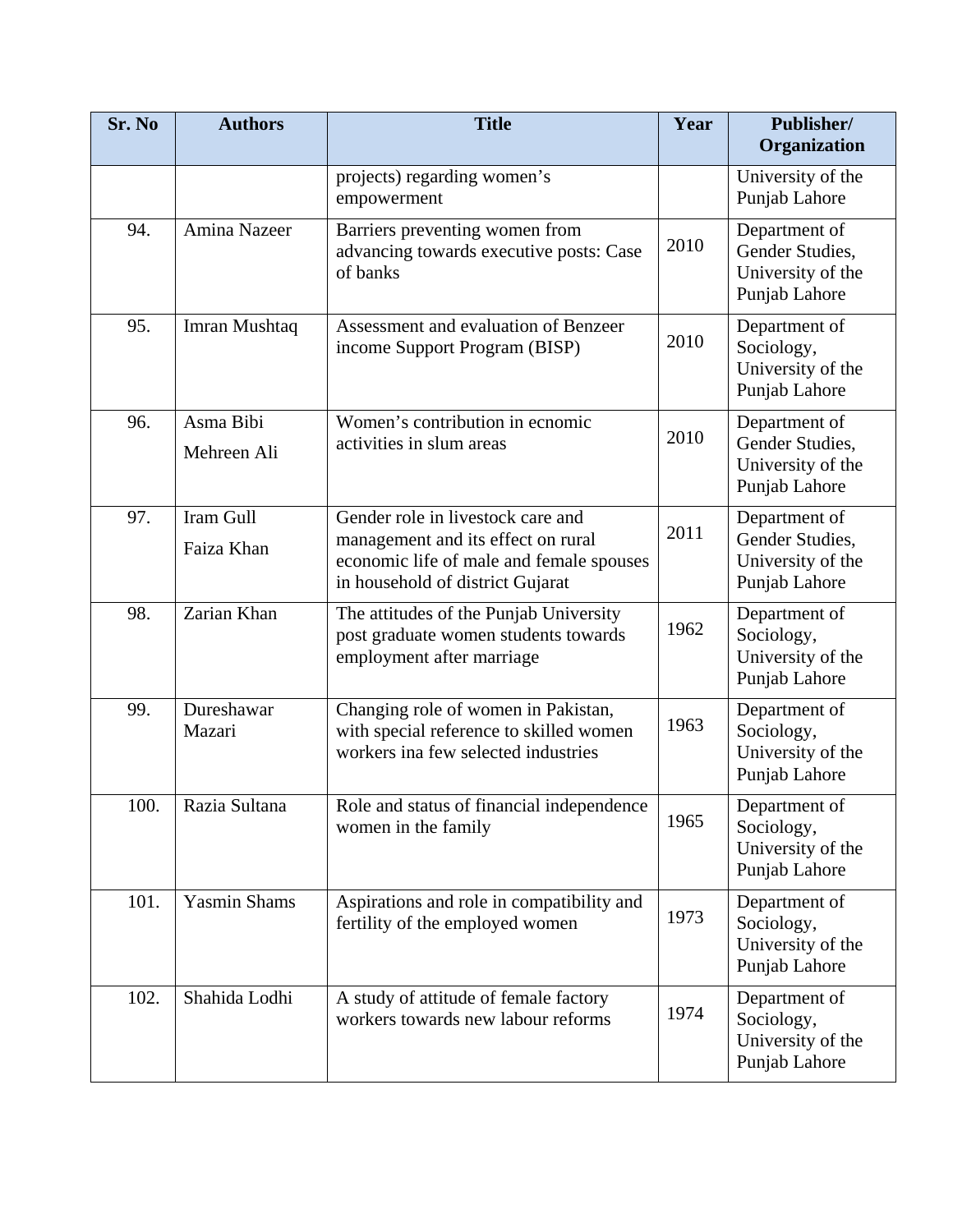| Sr. No | <b>Authors</b>               | <b>Title</b>                                                                                                 | Year | Publisher/<br>Organization                                        |
|--------|------------------------------|--------------------------------------------------------------------------------------------------------------|------|-------------------------------------------------------------------|
| 103.   | Javeria Nasim                | A study of the soico-economic problems<br>of female industrial workers                                       | 1975 | Department of<br>Sociology,<br>University of the<br>Punjab Lahore |
| 104.   | Mustahsan<br>Armghan Qureshi | A study of attitudes of males towards<br>female employment                                                   | 1979 | Department of<br>Sociology,<br>University of the<br>Punjab Lahore |
| 105.   | Naghmana Jafri               | Acceptance of stereotypes about females<br>among working and non working wives                               | 1988 | Department of<br>Sociology,<br>University of the<br>Punjab Lahore |
| 106.   | Anila Zareen                 | Balancing commitments to work and<br>family in dual earner households                                        | 1989 | Department of<br>Sociology,<br>University of the<br>Punjab Lahore |
| 107.   | Uzma Badar                   | Level of feeling of empowerment among<br>married working women and the level of<br>their self-esteem         | 1990 | Department of<br>Sociology,<br>University of the<br>Punjab Lahore |
| 108.   | Ameena Yousaf<br>Siddiqui    | Gender gap in workplace authority: A<br>comparative study in private and public<br>sector                    | 2000 | Department of<br>Sociology,<br>University of the<br>Punjab Lahore |
| 109.   | Muhammad<br>Qaisar           | Micro-credit and women's empowerment                                                                         | 2000 | Department of<br>Sociology,<br>University of the<br>Punjab Lahore |
| 110.   | Sajjad Naveed<br>Khan        | Small & Medium Enterprise<br>Development Authority (SMEDA) and<br>women enterperneurship development<br>care | 2005 | Department of<br>Sociology,<br>University of the<br>Punjab Lahore |
| 111.   | M. Nawaz Bhatti              | A case study of male attitudes towards<br>female employment in Chakwal city                                  | 2009 | Department of<br>Sociology,<br>University of the<br>Punjab Lahore |
| 112.   | Ms. K. Shah                  | The situation and needs of women<br>registered with the employment exchange                                  | 1956 | Department of<br>Social Work,<br>University of the                |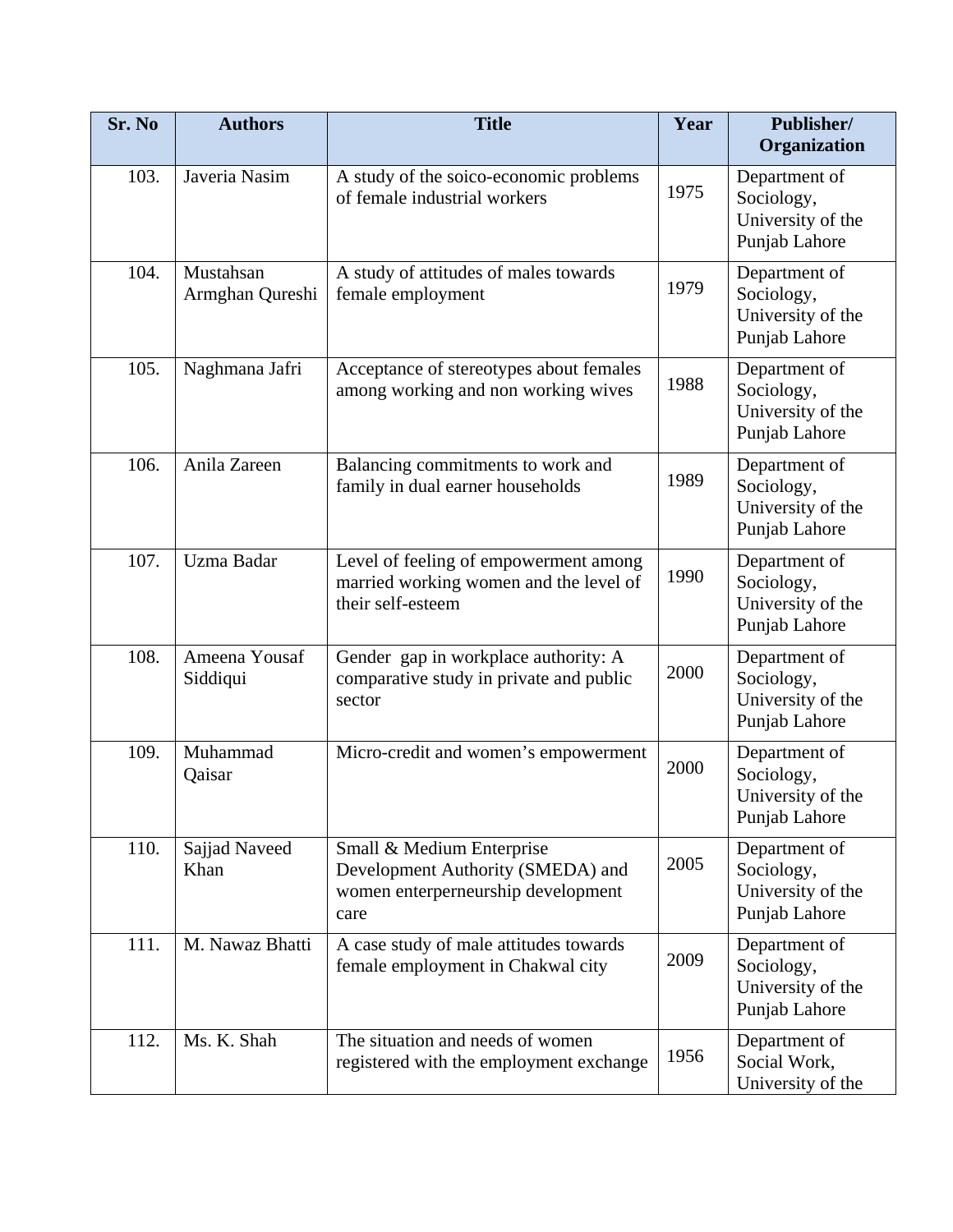| Sr. No | <b>Authors</b>                          | <b>Title</b>                                                                                   | Year | Publisher/<br>Organization                                          |
|--------|-----------------------------------------|------------------------------------------------------------------------------------------------|------|---------------------------------------------------------------------|
|        |                                         |                                                                                                |      | Punjab Lahore                                                       |
| 113.   | Iram Munir                              | Problems of women police officers                                                              | 1983 | Department of<br>Social Work,<br>University of the<br>Punjab Lahore |
| 114.   | <b>Social Welfare</b><br>Centre (DACCA) | Employment of domestic servant in<br>Dacca City: A survey done in 1963                         | 1984 | Department of<br>Social Work,<br>University of the<br>Punjab Lahore |
| 115.   | Rustam Ali Zia                          | A study of views of male workers of<br>packages factory limited                                | 1986 | Department of<br>Social Work,<br>University of the<br>Punjab Lahore |
| 116.   | Ophilia Roberts                         | A study of career women working at<br>banks                                                    | 1987 | Department of<br>Social Work,<br>University of the<br>Punjab Lahore |
| 117.   | Shabana Amir                            | A study of the attitude of male students<br>of Punjab University towards female<br>employment  | 1990 | Department of<br>Social Work                                        |
| 118.   | Aniqua Ferva                            | Micro credit scheme as a mean of<br>empowerment for women                                      | 2000 | Department of<br>Social Work,<br>University of the<br>Punjab Lahore |
| 119.   | Mehnaz Mussart                          | A study of exploration of women labour<br>(home based) causes and effects                      | 2001 | Department of<br>Social Work,<br>University of the<br>Punjab Lahore |
| 120.   | Nasir Haq                               | Need assessment of women: Empowering<br>women through strengthing district core<br>groups      | 2004 | Department of<br>Social Work,<br>University of the<br>Punjab Lahore |
| 121.   | <b>Mahnoor Attiq</b>                    | Impactof Bunyad Micro Credit program<br>on women borrowers and their families in<br>Sharifpura | 2005 | Department of<br>Social Work,<br>University of the<br>Punjab Lahore |
| 122.   | Umair Farooq<br>Rana                    | A survey of working mothers in women<br>degree colleges of Lahore                              | 2006 | Department of<br>Social Work,<br>University of the                  |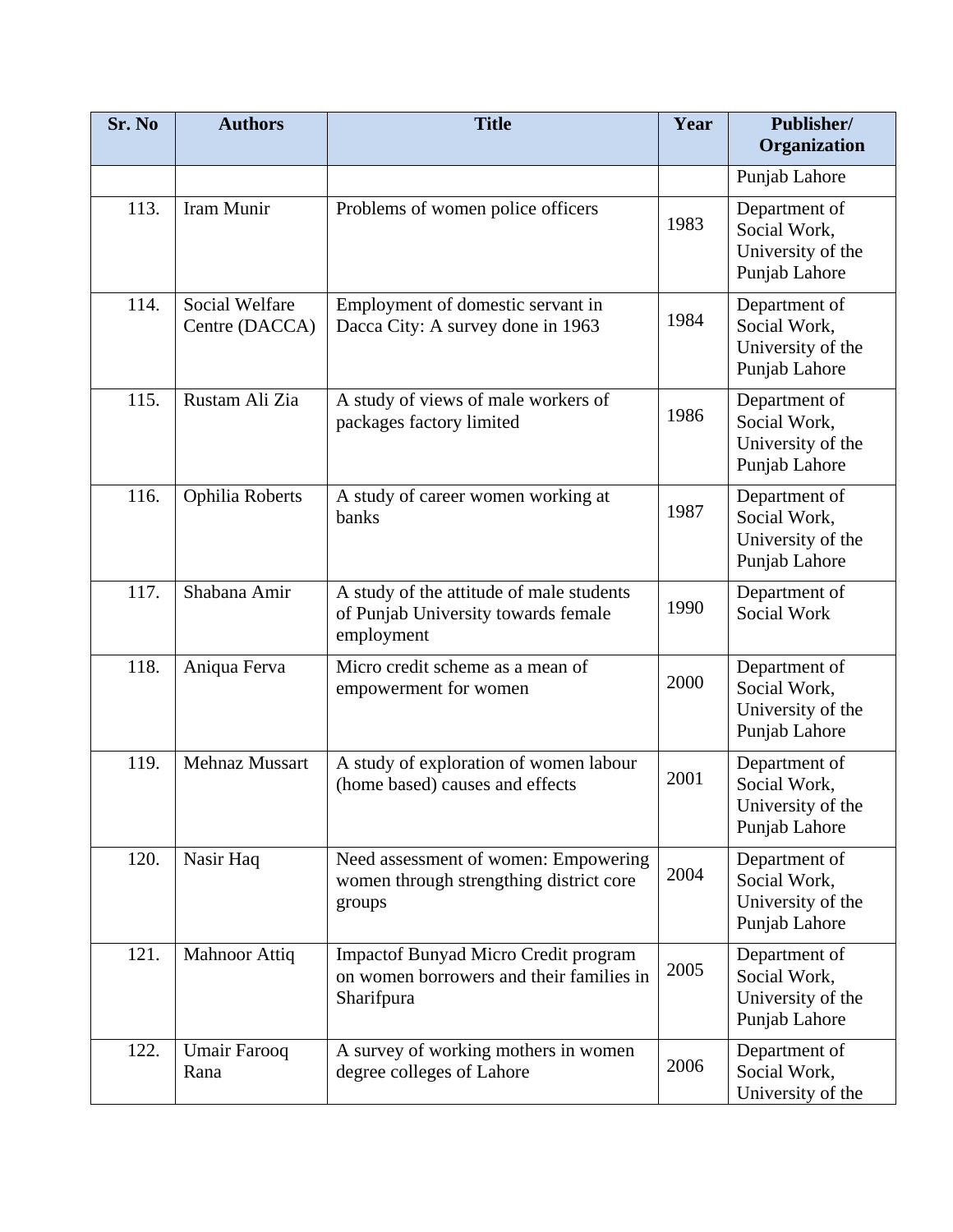| Sr. No | <b>Authors</b>         | <b>Title</b>                                                                                                                                    | Year | Publisher/<br>Organization                                             |
|--------|------------------------|-------------------------------------------------------------------------------------------------------------------------------------------------|------|------------------------------------------------------------------------|
|        |                        |                                                                                                                                                 |      | Punjab Lahore                                                          |
| 123.   | Amjad Ishaque          | A study of women participation and<br>performance in local government system<br>2001-2009 in Lahore                                             | 2009 | Department of<br>Social Work,<br>University of the<br>Punjab Lahore    |
| 124.   | Nazia Riaz             | A study of socio-economic and cultural<br>aspects of the problems of the women<br>working intextile industry                                    | 2010 | Department of<br>Social Work,<br>University of the<br>Punjab Lahore    |
| 125.   | Mubeena<br>Tabassum    | Comparative study of job satisfaction<br>among male and female bank officers                                                                    | 1997 | Department of<br>Psychology,<br>University of the<br>Punjab Lahore     |
| 126.   | Nosheen Gul            | Sharing of home responsibilities between<br>professional employed women and their<br>husbands                                                   | 1998 | Department of<br>Psychology,<br>University of the<br>Punjab Lahore     |
| 127.   | Salma Khurshid         | Gender differences in life plans with<br>special refernece to job affiliation and job<br>description among the students of Punjab<br>University | 1998 | Department of<br>Psychology,<br>University of the<br>Punjab Lahore     |
| 128.   | Mahwish Latif          | Employee satisfaction with reference to<br>gender of the Boss                                                                                   | 2008 | Department of<br>Psychology,<br>University of the<br>Punjab Lahore     |
| 129.   | Umm-e-Habib            | Influence of gender and occupational<br>level on occupational stress and job<br>satisfaction                                                    | 2008 | Department of<br>Psychology,<br>University of the<br>Punjab Lahore     |
| 130.   | M. Zahid<br>Abdul Aziz | Empowering rural women                                                                                                                          | 2005 | Centre for South<br>Asian Study,<br>University of the<br>Punjab Lahore |
| 131.   | Akhlaq Ahmad           | Role of micro cridit in women<br>empowerment                                                                                                    | 2005 | Centre for South<br>Asian Study,<br>University of the<br>Punjab Lahore |
| 132.   | Shazia Ajaz            | Women's empowerment in Pakistan:<br>Socio-political development                                                                                 | 2006 | Department of<br>History, University                                   |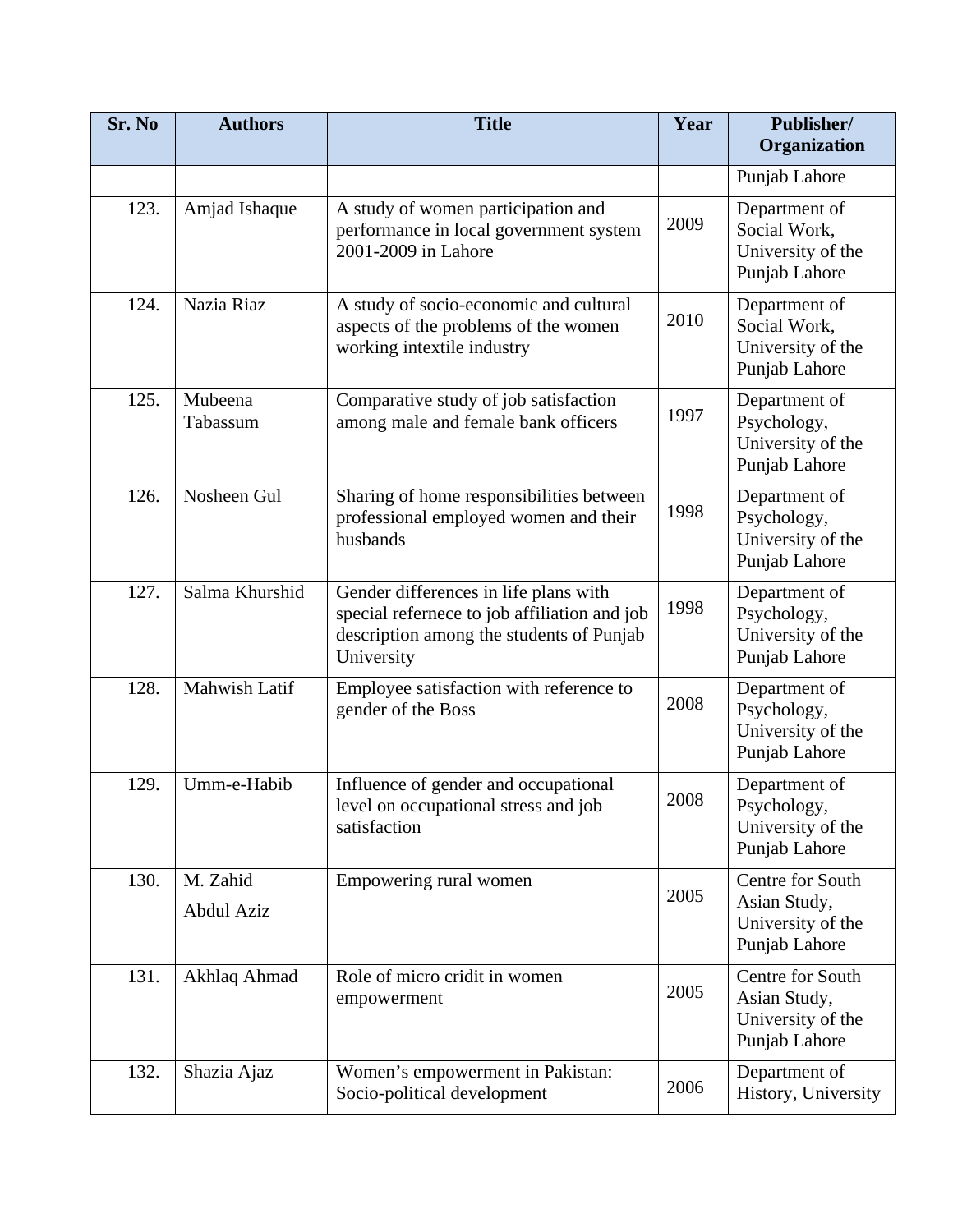| Sr. No | <b>Authors</b>                                  | <b>Title</b>                                                                                           | Year | Publisher/<br>Organization                               |
|--------|-------------------------------------------------|--------------------------------------------------------------------------------------------------------|------|----------------------------------------------------------|
|        |                                                 |                                                                                                        |      | of the Punjab<br>Lahore                                  |
| 133.   |                                                 | A comparative study of the impact of<br>socio-economic empowerment of<br>working and non-working women | 2007 | Lahore College<br>Women University<br>Lahore             |
| 134.   |                                                 | A survey study on problems of working<br>women                                                         | 2006 | Lahore College<br>Women University<br>Lahore             |
| 135.   |                                                 | Financial exploitation faced by home<br>based women workers                                            | 2007 | Lahore College<br>Women University<br>Lahore             |
| 136.   |                                                 | Inter gender communication gap at<br>workplaces                                                        | 2007 | Lahore College<br>Women University<br>Lahore             |
| 137.   |                                                 | Role of microfinance in poverty<br>alleviation of rural women                                          | 2007 | Lahore College<br>Women University<br>Lahore             |
| 138.   |                                                 | A study of institutions working for the<br>economic empowerment                                        | 2007 | <b>Lahore College</b><br>Women University<br>Lahore      |
| 139.   |                                                 | Socioeconomic problems faced by<br>females entrepreneurs                                               | 2009 | <b>Lahore College</b><br>Women University<br>Lahore      |
| 140.   | Shafaq Shahzadi<br>Maryam Khanam<br>Ayesha Butt | Problems of women home based workers<br>in Lahore                                                      | 2007 | Fatima Jinnah<br>Degree College<br>Chuna Mandi<br>Lahore |
| 141.   | Huma Ashraf<br>Sobia Asif                       | Attitude of people towards women traffic<br>wardens                                                    | 2007 | Fatima Jinnah<br>Degree College<br>Chuna Mandi<br>Lahore |
| 142.   | Amna Arshad<br>Sidra Jabeen                     | Analyzing problems faced by lady police<br>inspectors                                                  | 2010 | Fatima Jinnah<br>Degree College<br>Chuna Mandi<br>Lahore |
| 143.   | Nusrat Javed                                    | Problems of female drivers in Lahore                                                                   | 2010 | Fatima Jinnah<br>Degree College<br>Chuna Mandi<br>Lahore |